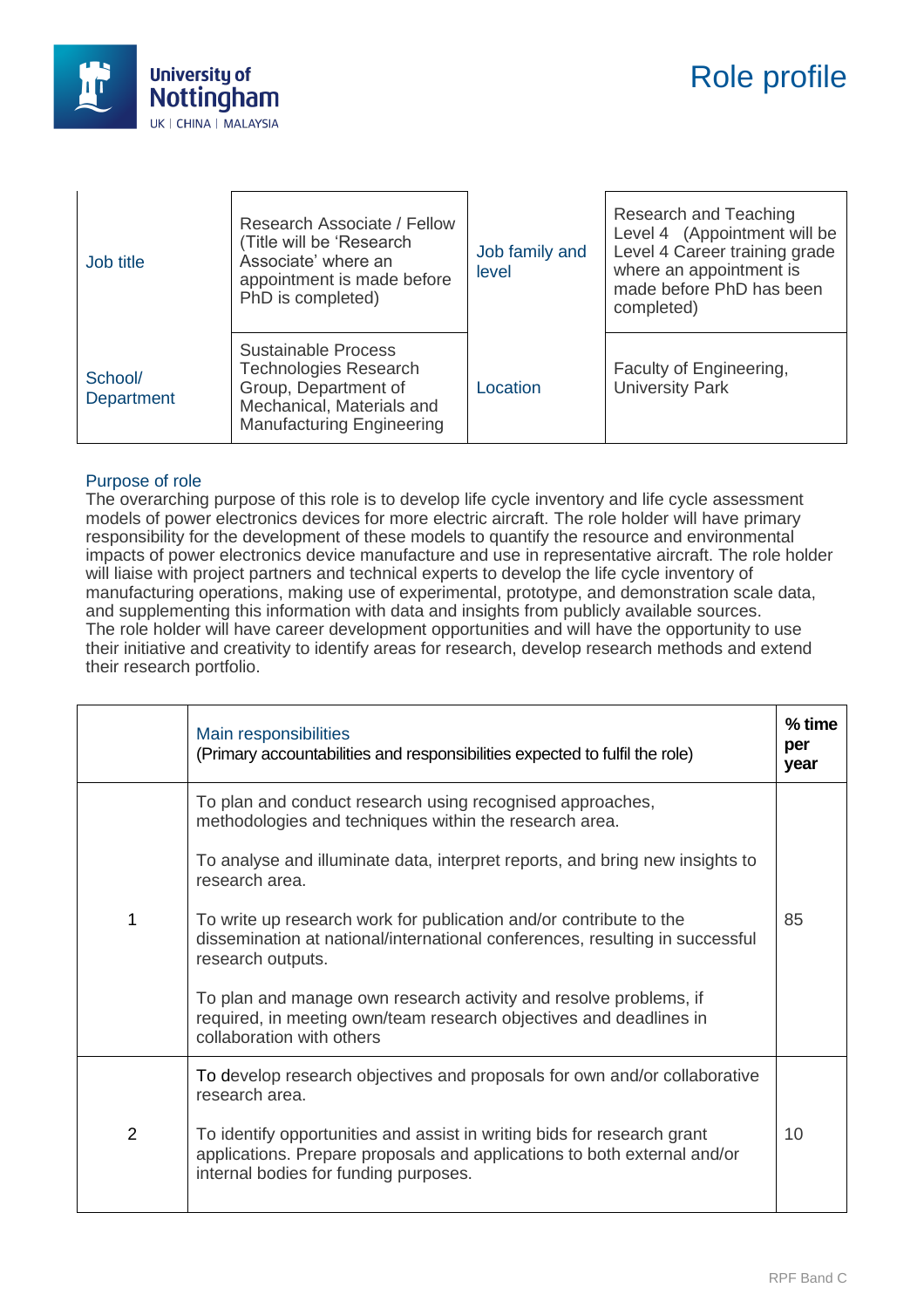|   | To build relationships with both internal and external contacts in order to<br>exchange information, to form relationships for future collaborations and<br>identify potential sources of funds and/or opportunities for collaboration |   |
|---|----------------------------------------------------------------------------------------------------------------------------------------------------------------------------------------------------------------------------------------|---|
|   | To co-ordinate the operational aspect of research networks, for example,<br>arranging meetings and contribute to collaborative decision making with<br>colleagues in area of research.                                                 |   |
|   | To collaborate with academic colleagues on areas of shared interest for<br>example, course development, collaborative or joint research projects                                                                                       |   |
| 3 | To provide support, guidance and supervision to other staff, where<br>appropriate in own area of expertise.                                                                                                                            |   |
|   | To supervise undergraduate and/or postgraduate students projects, as<br>appropriate. To participate in the assessment of student knowledge and co-<br>supervise projects at Masters level.                                             | 5 |
|   | To utilise and contribute to organising research resources and facilities,<br>laboratories and workshops as appropriate                                                                                                                |   |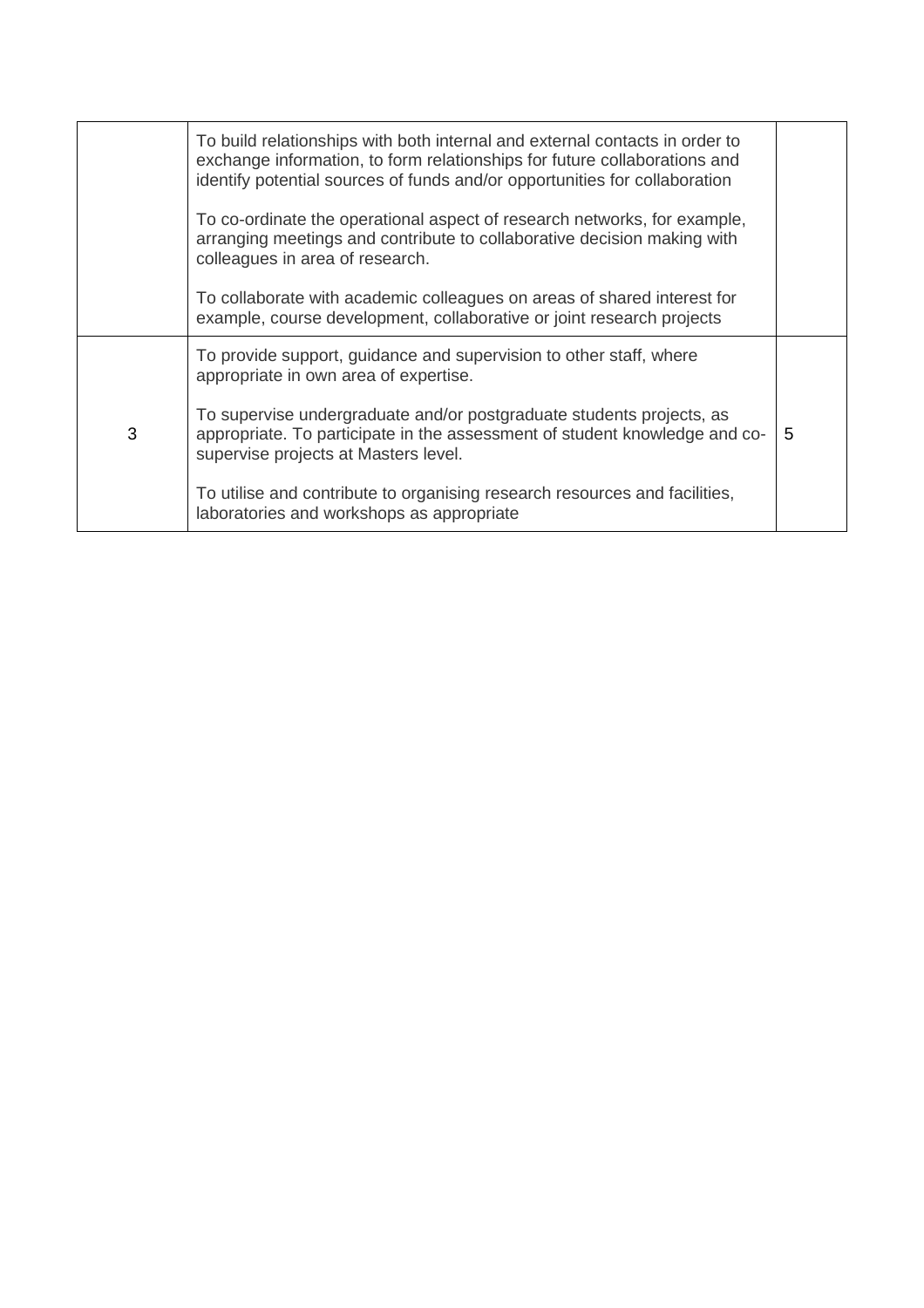## Person specification

|                                                                                  | <b>Essential</b>                                                                                                                                                                                                                                                                                                                                                                                                                                                                                                                     | <b>Desirable</b>                                                                                                                                                                                                                                                                                                                                                                                                                                                                                                                                                           |
|----------------------------------------------------------------------------------|--------------------------------------------------------------------------------------------------------------------------------------------------------------------------------------------------------------------------------------------------------------------------------------------------------------------------------------------------------------------------------------------------------------------------------------------------------------------------------------------------------------------------------------|----------------------------------------------------------------------------------------------------------------------------------------------------------------------------------------------------------------------------------------------------------------------------------------------------------------------------------------------------------------------------------------------------------------------------------------------------------------------------------------------------------------------------------------------------------------------------|
| <b>Skills</b>                                                                    | Effective collaborative working in a<br>multi-disciplinary environment<br>Excellent oral and written<br>communication skills, including the<br>ability to communicate with clarity<br>on complex information to diverse<br>audiences through conference<br>presentations, journal publications,<br>or other means.<br>High analytical ability to analyse<br>and illuminate data, interprets<br>reports, and bring new insights.<br>Ability to build relationships and<br>collaborate with others, both<br>internally and externally. | Planning general research<br>٠<br>programme and direction.<br>Making individual/team<br>$\bullet$<br>decisions about design and<br>development of life cycle<br>assessment models<br>To assist in preparing<br>$\bullet$<br>applications for new research<br>funding.                                                                                                                                                                                                                                                                                                      |
| <b>Knowledge</b><br>and<br>experience                                            | Practical experience undertaking<br>$\bullet$<br>life cycle assessment studies                                                                                                                                                                                                                                                                                                                                                                                                                                                       | Previous success in gaining<br>support for externally funded<br>research projects.<br>Experience of developing<br>$\bullet$<br>novel approaches, models,<br>techniques or methods in life<br>cycle assessment or related<br>methodologies.<br>Collaborative research<br>applications.<br>Direction of<br>students/collaborators<br>research.<br>Investigation and decisions<br>about new software for the<br>group.<br>Publication decisions, papers,<br>conference abstracts etc.<br>Proposals for grant<br>application.<br>Strategy for long term<br>research programme. |
| <b>Qualifications,</b><br>certification<br>and training<br>(relevant to<br>role) | PhD (or near completion) in a relevant<br>$\bullet$<br>subject area                                                                                                                                                                                                                                                                                                                                                                                                                                                                  |                                                                                                                                                                                                                                                                                                                                                                                                                                                                                                                                                                            |



The University strongly endorses Athena SWAN principles, with commitment from all levels of the organisation in furthering women's careers. It is our mission to ensure equal opportunity, best working practices and fair policies for all.